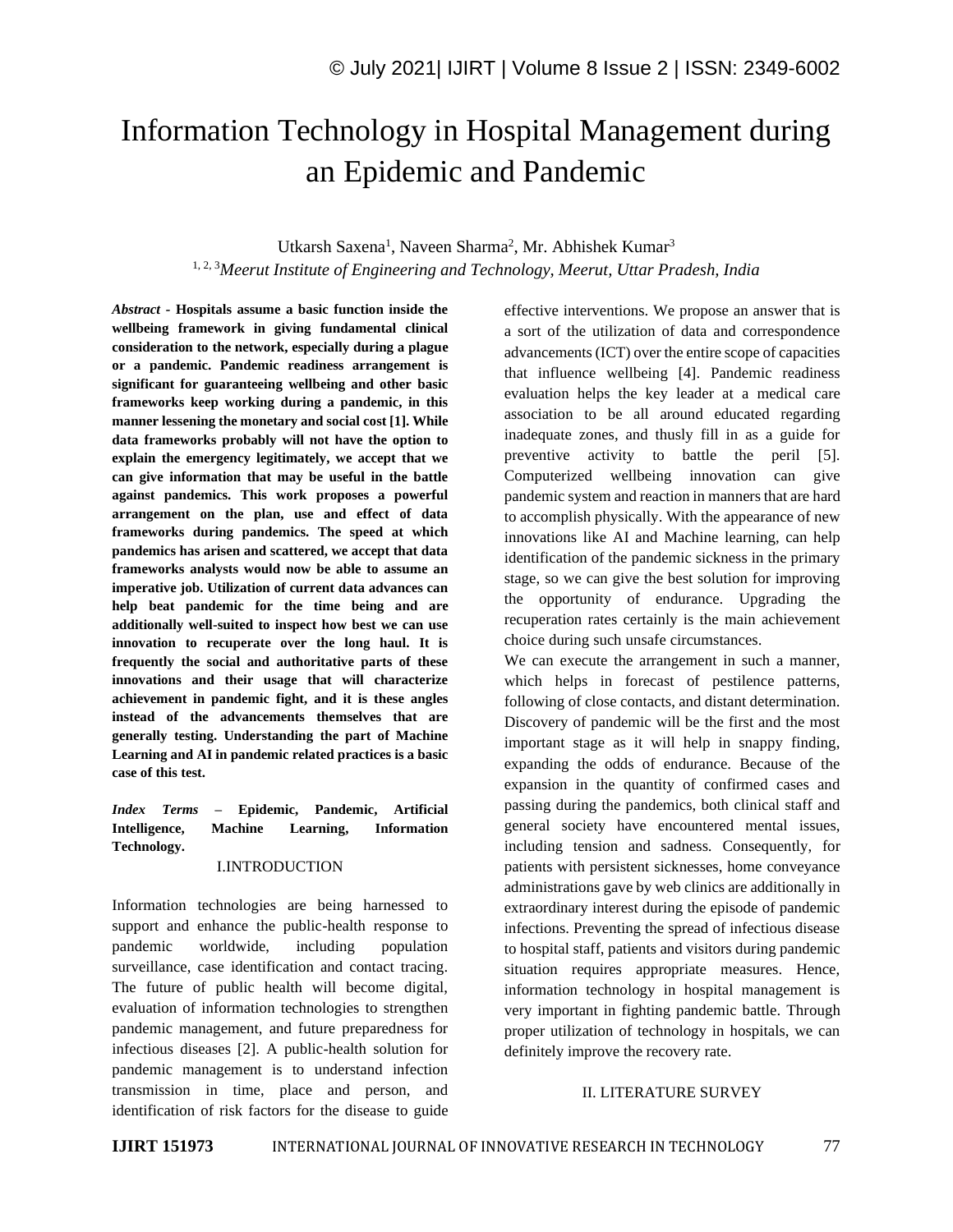Pandemic situation like COVID-19 affects remains a global threat. Even in developed nation this pandemic situations show that there is a shortage of trained clinical staff, there is a huge gap between demand and supply of medical equipment, there is also a shortage of space [14]. COVID-19 pandemic also exposed the government leadership and emphasized the need to adopt digital technologies. When we going to handle pandemic situation there should be proper policy coordination, should be collaboration among multiple government agencies, NGOs, regulators and patients groups. Study shows that public-health always been under funded as compared to other areas. To handle the epidemic and pandemic situation we must invest in digital canters of excellence at local and national level [15]. Tran et al. [10] determine the clinical evidence of acute respiratory infections (ARIs) transmission to health care workers who caring that patient that goes under Aerosol generating procedures (AGPs) and compare it with those health workers who caring the patients that are not going under AGPs. Heath care workers (HCWs) are always at risk at their workplace for many infection diseases that transmitted from old patients.

Digital technologies are used at large scale to support public-health. Digital technologies help in pandemic preparedness and align the international strategies for future preparedness. We used digital technologies for infection identification, contact tracing and population surveillance. Pandemic like COVID-19 confirmed the need of data sharing across the globe. We get the rapid responses to strengthen the pandemic management through mobile phones, through online datasets and other low-cost computing resources. However, privacy, legal and ethical concerns are always present [12]. As per data given by world health organization (WHO) COVID-19 cases are still increasing. To handle this epidemic situation and overcome from medical infrastructure shortage there is a need to reconstructing available hospital/hospital infrastructure into an infectious disease hospital (IDH) hospital [13]. Since 1988, European Commission starts taking initiative for R &D that supports ICT for eHealth. These include healthcare electronics records, regional and national digital health network and telemedicine in homecare. eHealth already shown various benefits like- improved cost and quality containment, eCare-centre for citizens, help health care workers to work more effectively and safely on patients. E-Health tools support health care workers in clinical preparedness by using digital data of patient, electronics resources for education and training and allow access possibilities at regional and national level. [9]. Dewar et al. [11] performed a study to investigate influenza pandemic preparedness in Australian health care sectors and examine its planning and management efforts during pandemic situation. An influenza pandemic causes significant disruption on social and economical system. Their study shown that half of clinical staff may not respond during an influenza pandemic. Workforce planning critically affected in rural areas during pandemic and this workforce shortage indicates that even metropolitan hospital plans failed during pandemic. So, there is a need to include education and communication plans that minimize the gap among clinical and non-clinical staff and thus help to reduce staff absenteeism effect.

## III. PROPOSED METHODOLOGY

We propose to divide our pandemic situation into four phases on the basis of their spread. Description of these four phases is given below:

1.Initial Phase: This is the first phase when the symptoms of pandemic begin to appear and show its effect. Number of cases is not much but can spread rapidly if not curbed properly. If detected, recovery is more rapid if given proper treatment. This is the phase where we can stop the pandemic to spread as it is not passes to many cities. There is only limited number of cases present. If we restrict the movement of people from the affected area, we can put a stop on this to become a global pandemic.

2.Alert Phase: If the disease in the person is confirmed to be the pandemic disease. Now here risk due to physical contact increases and the person needs to isolate him. Graph grows up rapidly. Number of cases is increasing rapidly. The disease is now being transmitted to more geography. The carrier has now travelled to few more cities/countries. Even at this point, we can put a curb to spread further to those countries which are not affected.

3.Critical Phase: Risk of spreading the pandemic globally increases and contamination may spread through air or water. In this phase, many cities/countries are now being affected. Things are getting worse. Daily numerous new cases are coming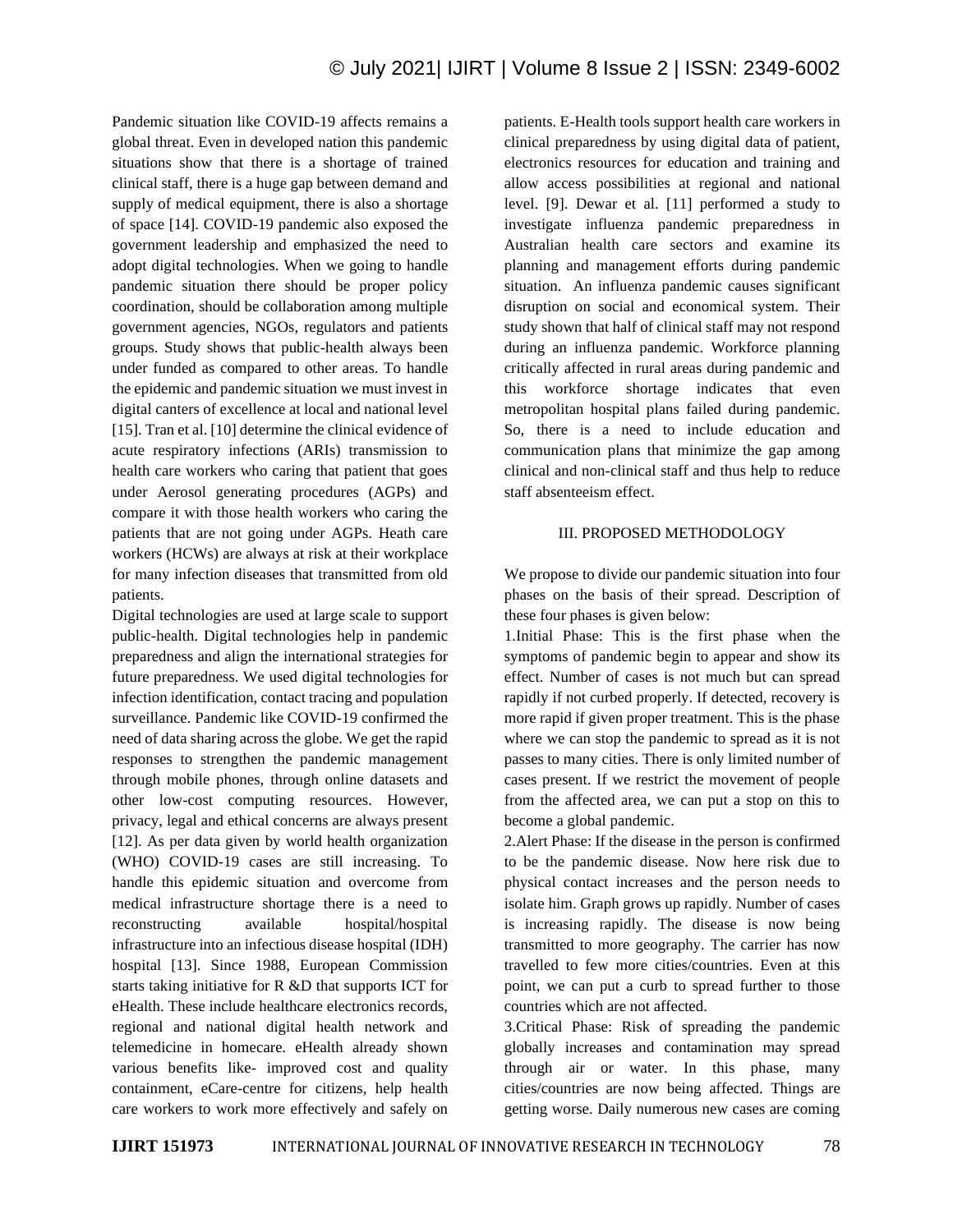up. Almost 50% of the countries are now affected. Cases are coming from across the globe. We need to check each and every individual as we are not sure if some has caught the infection or not.

4.Transition Phase: The disease if likely to be in its last stage, where there are travel restrictions, and patient is on Life survival system. Complete lockdown has been imposed. Schools, markets and Offices have been shut down. We are just waiting for the vaccination to be ready. At this point, it has become unstoppable.

An online appointment with a specialist or doctor is the need of an hour today during the pandemic circumstance. The application must have the option to deal with measures going from the specialist's inquiry cycle, check enlistment, line number settings and notices, simple to-get to clinical records, and talks among specialists and patients. This, consequently, helps in making basic data all the more promptly accessible for audit on an individual premise. This application improves medical services by making promptly accessible directions for patients. Most of what specialists tell patients is failed to remember

when they leave the medical clinic and half of what they recollect is erroneous. Better correspondence can likewise happen through this application before patients enter their doctor's office. This innovation can be utilized to send tolerant updates and diminishing the quantity of missed arrangements, which prompts a decrease in costs.

| Phase                                          | Description                                    |
|------------------------------------------------|------------------------------------------------|
| Name                                           |                                                |
| Initial                                        | Period before a Pandemic shows its effect,     |
| Phase                                          | usually in this phase, symptoms begin to       |
|                                                | show and if detected, recovery is more rapid   |
|                                                | if given proper treatment.                     |
| Alert                                          | If the situation worsens during the initial    |
| Phase                                          | phase, alert phase starts post it.             |
|                                                | Risk due to physical contact has to be taken   |
|                                                | care of in this phase.                         |
| Critical                                       | Community level contamination<br>that          |
| Phase                                          | includes pandemic spread through air or        |
|                                                | Here risk of area-to-area<br>water.            |
|                                                | contamination prevails.                        |
| Transition                                     | The disease if likely to be in its last stage, |
| Phase                                          | where there are travel restrictions, and       |
|                                                | patient is on Life survival system.            |
| ---<br>$\sim$ $\sim$ $\sim$ $\sim$<br>$\cdots$ |                                                |

Table-1: Phases for Pandemic Identification



**IJIRT 151973** INTERNATIONAL JOURNAL OF INNOVATIVE RESEARCH IN TECHNOLOGY 79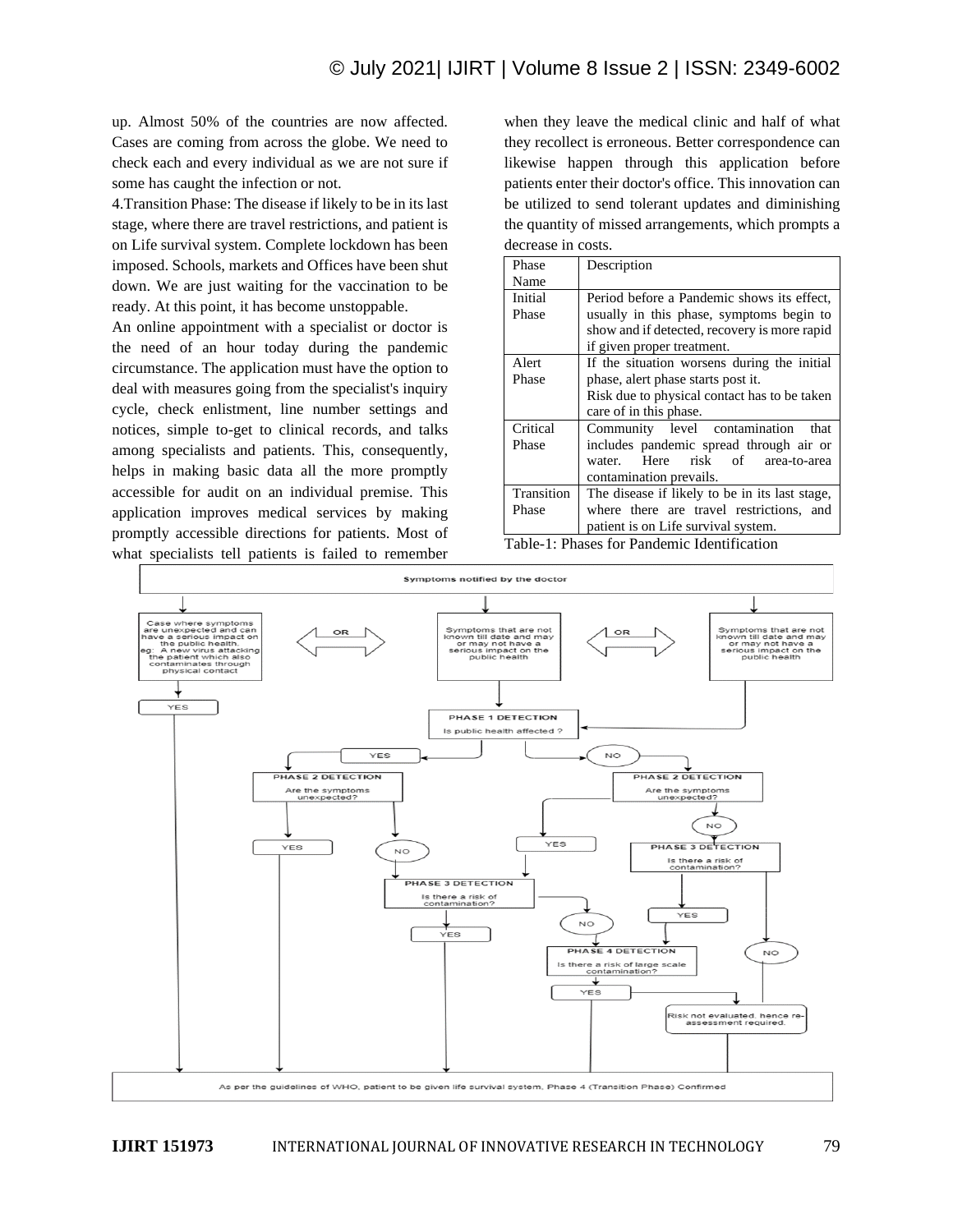Fig1: Decision Oriented Pandemic Detection Flowchart

### IV. CONCLUSION AND FUTURE WORK

In this paper, we propose to make a pandemic detection workflow that will help us to detect the pandemic and its related phase. The workflow is based on the symptoms the patient shows. The questions would be asked at each step during the phase detection and once detected; further actions for the treatment of the patient would be taken into account.

The decision-oriented phase detection is very helpful in categorising the patients on the basis of the symptoms. Hence it makes easier to provide the necessary treatment and facilities to the patients.

Clinic and the executives readiness is yet an issue and this paper would be a helpful for medical clinic directors and strategy engineers, to survey and improve their future endeavours in overseeing pandemics.

#### REFERENCES

- [1] Department of Communicable Disease Surveillance and Response. Informal Consultation on InfluenzaPandemic Preparedness in Countries with Limited Resources. Kuala Lumpur (MYS): World Health Organization; 2004.
- [2] Digital technologies in the public-health response to COVID-19 [07-08-2020]. https://www.nature. com/articles/s41591-020-1011-4
- [3] World Health Organization. International Health Regulations (2005) https://www.who.int/ publications/i/item/9789241580496 (2016).
- [4] Silber D. European Commission, Information Society, eHealth Conference; Atlanta, Belgium. 2003. The case for ehealthhttp://ec.europa.eu /information\_society/eeurope/ehealth/conference /2003/doc/the\_case\_for\_eHealth.pdf[accessed 2012-11-29] [WebCite Cache]
- [5] Demiris G, Oliver DRP, Porock D, Courtney K. Home telehealth: The Missouri telehospice project: Background and next steps. Home Health Care Technology Report 2004; 1(49):55-57.
- [6] Ferretti L Wymant C Kendall M et al. Quantifying SARS-CoV-2 transmission suggests epidemic control with digital contact tracing. Science. 2020; 368eeba6936
- [7] 2008-2009 World Disaster Reduction Campaign, Hospitals Safe from Disasters, Reduce Risk, Protect Health Facilities, Save Lives. United Nations, 2008 (http://safehospitals.info/ images /stories/1WhySafeHosp/wdrc-2008-2009 informationkit.pdf accessed 22 September 2014).
- [8] Hospital Safety Index. Pan American Health Organization, 2008 http://www.paho.org/ disasters/index.php?option=com\_content&view= category&layout=bl og&id=907&Itemid=884 accessed 22 September 2014)
- [9] Olsson S, Lymberis A, Whitehouse D. "European Commission activities in eHealth". Int J Circumpolar Health. doi: 10.3402/ijch.v63i4.17747. PMID: 15709306. Dec-2004
- [10]Khai Tran, Karen Cimon, Melissa Severn, Carmem L. Pessoa-Silva, John Conly. "Aerosol Generating Procedures and Risk of Transmissionof Acute Respiratory Infections to Healthcare Workers: A Systematic Review". PLoSONE.doi:10.1371/journal.pone.0035797. April 2012 | Volume 7 | Issue 4 | e35797.
- [11]Ben Dewar, Ian Barr, Priscilla Robinson. "Hospital capacity and management preparedness for pandemic influenza in Victoria". Australian and New Zealand Journal of Public Health, 2014 vol. 38 no. 2, doi: 10.1111/1753-6405.12170.
- [12]JobieBudd, Benjamin S. Miller, Erin M. Manning, Vasileios Lampos, Mengdie Zhuang, Michael Edelstein, Geraint Rees, Vincent C. Emery, Molly M. Stevens, Neil Keegan, Michael J. Short, Deenan Pillay, Ed Manley, Ingemar J. Cox, David Heymann, Anne M. Johnson and Rachel A. McKendry.Digital technologies in the public-health response to COVID-19". Nature Medicine | VOL 26 | August 2020 | 1183–1192 | www.nature.com/naturemedicine.
- [13]He, H., Hu, C., Xiong, N. et al. "How to transform a general hospital into an infectious disease hospital during the epidemic of COVID-19". Critical Care 24, 145 (2020). https://doi.org/10.1186/s13054-020-02864-z.
- [14]NimetcanMehmet, Abdul-Ghaffar DONKOR, Mehmet Enes GÖKLER. "Management of Hospitals during COVID-19 pandemic". Med Res Rep 2020;3(Supp 1):155-161.
- [15]Marmot, M., Allen, J., Boyce, T., Goldblatt, P. & Morrison, J. "Health equity in England: the